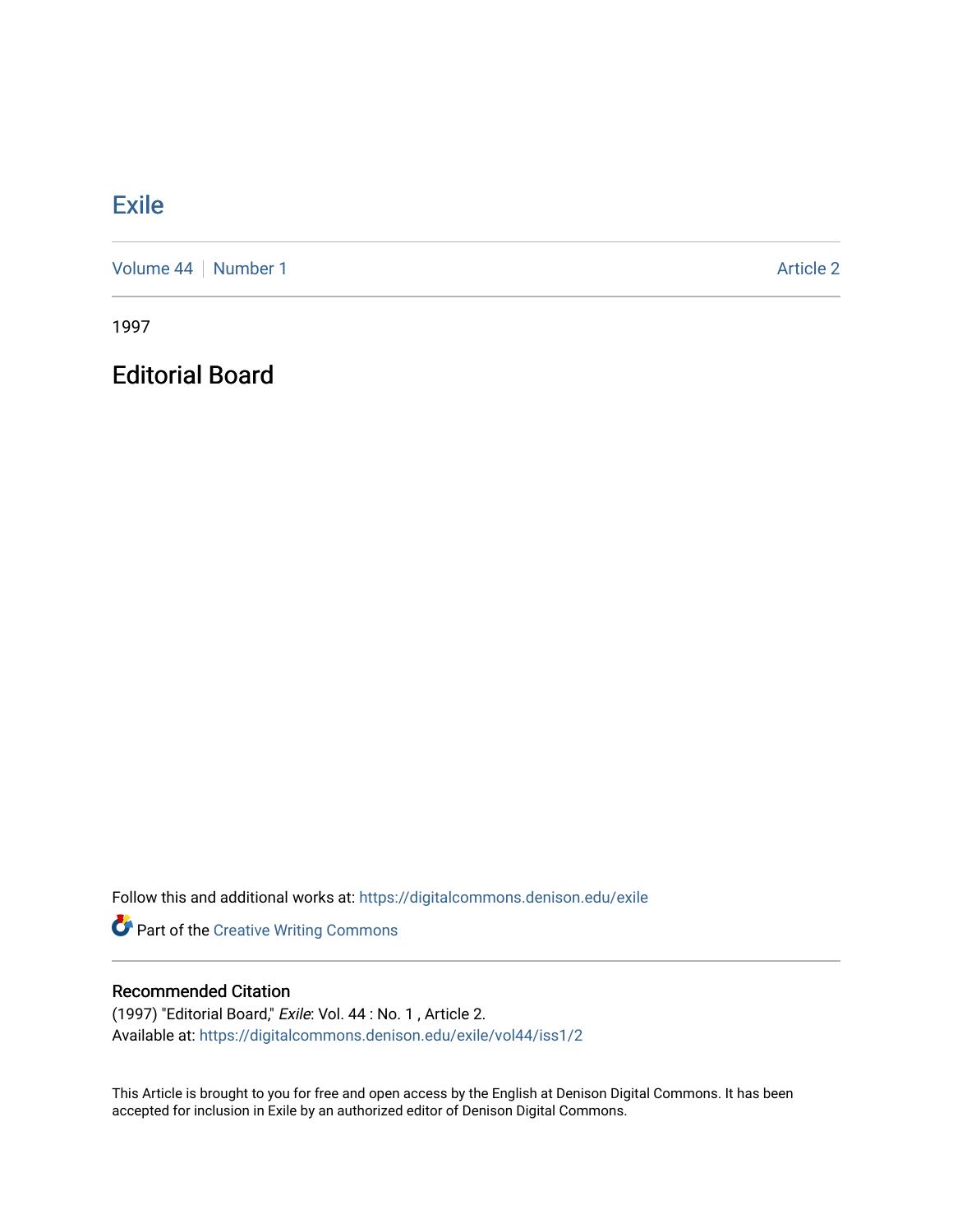## **Editorial Board**

exile

All submissions are reviewed on an anonymous basis, and all editorial decisions are shared equally among the members of the Editorial Board.

> *Co-Editors-in-Chief*  Colin Bossen and Annika Frieberg

> > *Faculty Advisor*  David Baker

*Art Board*  Kris Lewis, Editor Kari Hernquest, Editor Abigail Young

## *Poetry Board*

Bekah Taylor, Editor erin malone, assistant editor Allison Armbrister Laura Barrett Colin Bossen Darryl Dodman Erin Gyomber Katie Kroner Angel Lemke Kim Moore Jeff Navicky Stephanie Vaccaro Ted Wulfer

> *Prose Board*  Paul Durica, Editor Alison Stine, Editor Hillary Campbell Nina Clements Annika Frieberg Cathy Graham